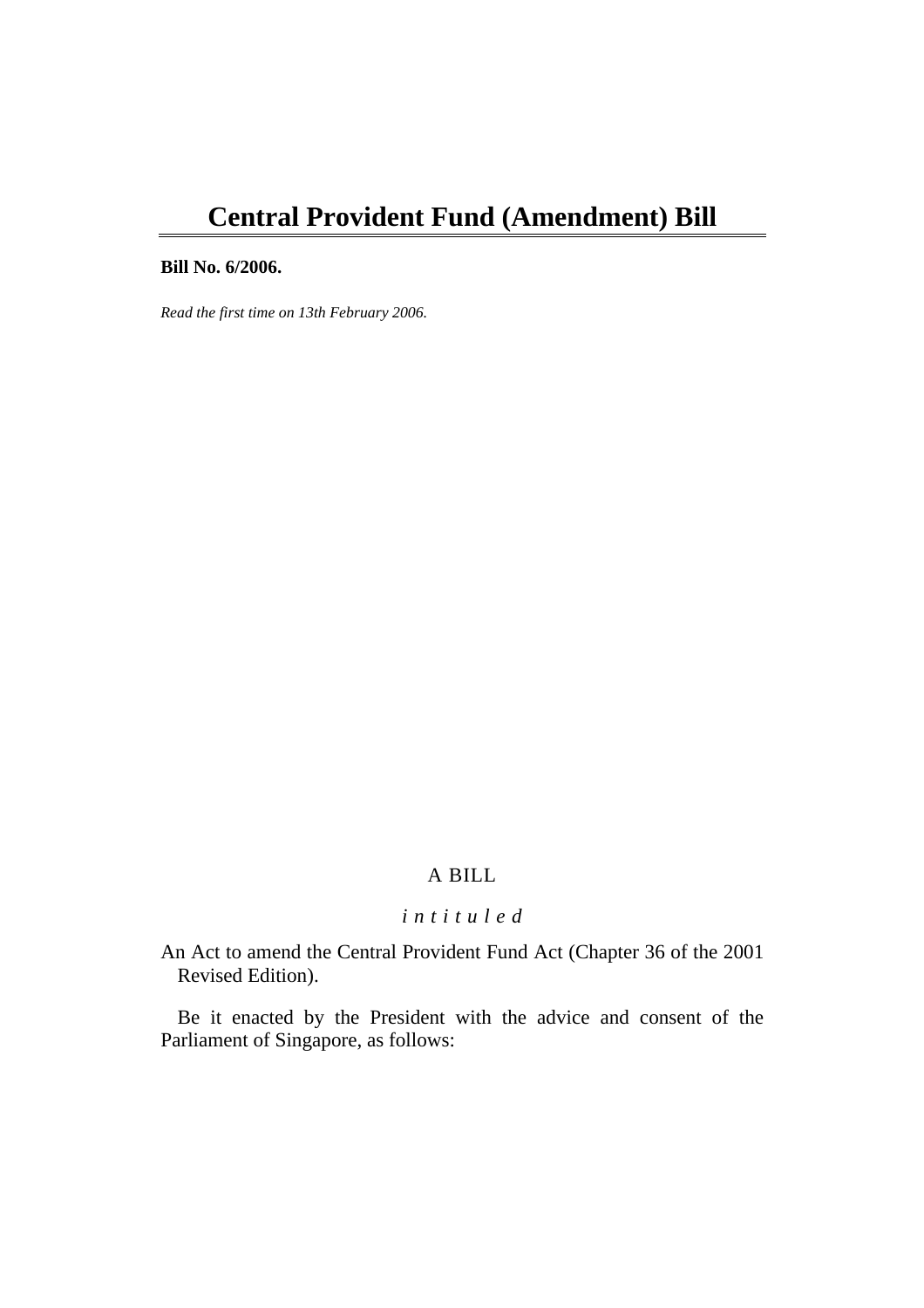### **Short title and commencement**

**1.** This Act may be cited as the Central Provident Fund (Amendment) Act 2006 and shall come into operation on such date as the Minister may, by notification in the *Gazette*, appoint.

 $\overline{2}$ 

# <sup>5</sup>**Amendment of section 2**

**2.** Section 2(1) of the Central Provident Fund Act (referred to in this Act as the principal Act) is amended by deleting the definition of "retirement account" and substituting the following definition:

" "retirement account" means a retirement account maintained for 10 the purposes of section 15(2A)(*a*), (6C), (7B)(*a*) and  $(8A)(a)$ ;".

# **Amendment of section 4**

**3.** Section 4 of the principal Act is amended —

- (*a*) by deleting "4" in subsection (4)(*d*) and substituting "7"; and
- 
- 15 (*b*) by inserting, immediately after subsection (4), the following subsection:

"(4A) The Minister, with the President's concurrence under Article  $22A(1)(b)$  of the Constitution, may appoint the chief executive officer to be a member of the Board.".

#### <sup>20</sup>**Amendment of section 5**

**4.** Section 5(1) of the principal Act is amended by deleting the words ", with the approval of the Minister,".

### **Amendment of section 13**

**5.** Section 13 of the principal Act is amended —

- 25 (*a*) by deleting the words "section 15(2) to (5), 18, 18A, 18B, 22 or  $45$ " in subsection  $(1)(a)$  and substituting the words "subsection" (7) and sections 15(2), (3), (4) and (5), 18, 18A, 18B, 22 and 45";
- (*b*) by deleting the words "sections 15(2) to (5) and 54" in 30 subsection (1)(*b*) and substituting the words "subsection (6) and sections 15(2), (3), (4) and (5), 16A and 54";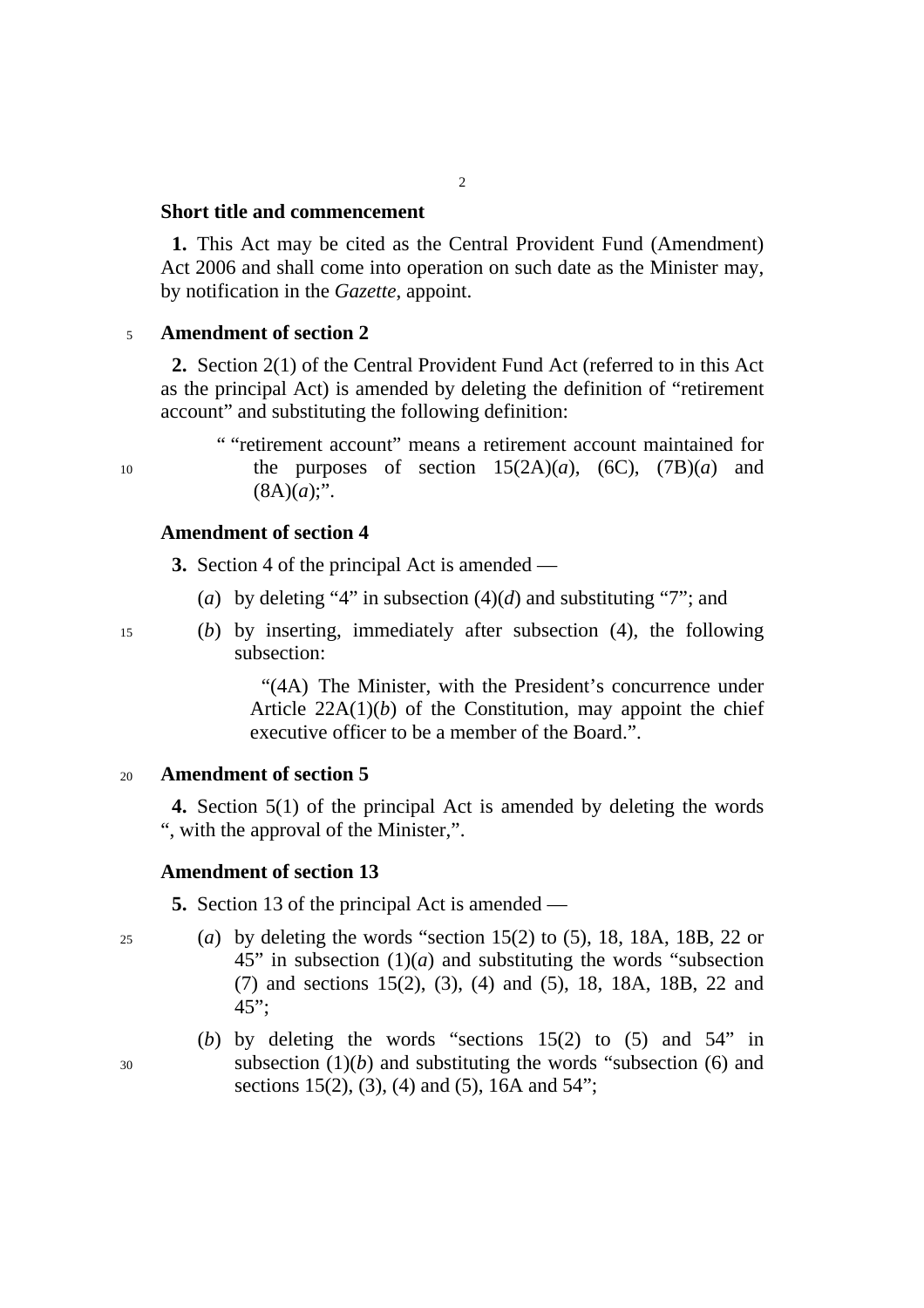- 3
- (*c*) by deleting the words "section 15(2) to (5), section 17, section 45(2)" in subsection (1)(*c*) and substituting the words "subsection (7) or section 15(2), (3), (4) or (5), 17 or 45";
- (*d*) by deleting the words "to a member's ordinary account" in 5 subsection (6) and substituting the words "to one or more designated accounts of a member, in accordance with any regulations made under section 77(1)(*ka*),";
	- (*e*) by deleting the words "the ordinary account" in subsection (7) and substituting the words "any designated account"; and
- 10 (*f*) by inserting, immediately after subsection (7), the following subsection:

"(8) In this section, "designated account", in relation to a member, means such ordinary account, special account or retirement account (if any) of the member as may be prescribed 15 by any regulations made under section 77(1)(*ka*).".

#### **Amendment of section 15**

**6.** Section 15 of the principal Act is amended —

- (*a*) by deleting paragraphs (*d*) and (*e*) of subsection (2) and substituting the following paragraphs:
- <sup>20</sup> <sup>"</sup>(*d*) is physically or mentally incapacitated
	- (i) from ever continuing in any employment; or
	- (ii) in such other manner as the Minister may approve;
	- (*e*) is of unsound mind;
- 25 (*f*) is suffering from a medical condition leading to a severely impaired life expectancy; or
	- (*g*) is suffering from a terminal illness or disease.";
	- (*b*) by inserting, immediately after subsection (2), the following subsections:

30 "(2A) A member of the Fund who is entitled under subsection  $(2)(d)$ ,  $(e)$  or  $(f)$  to withdraw the sum standing to his credit in the Fund shall, at the time of the withdrawal and in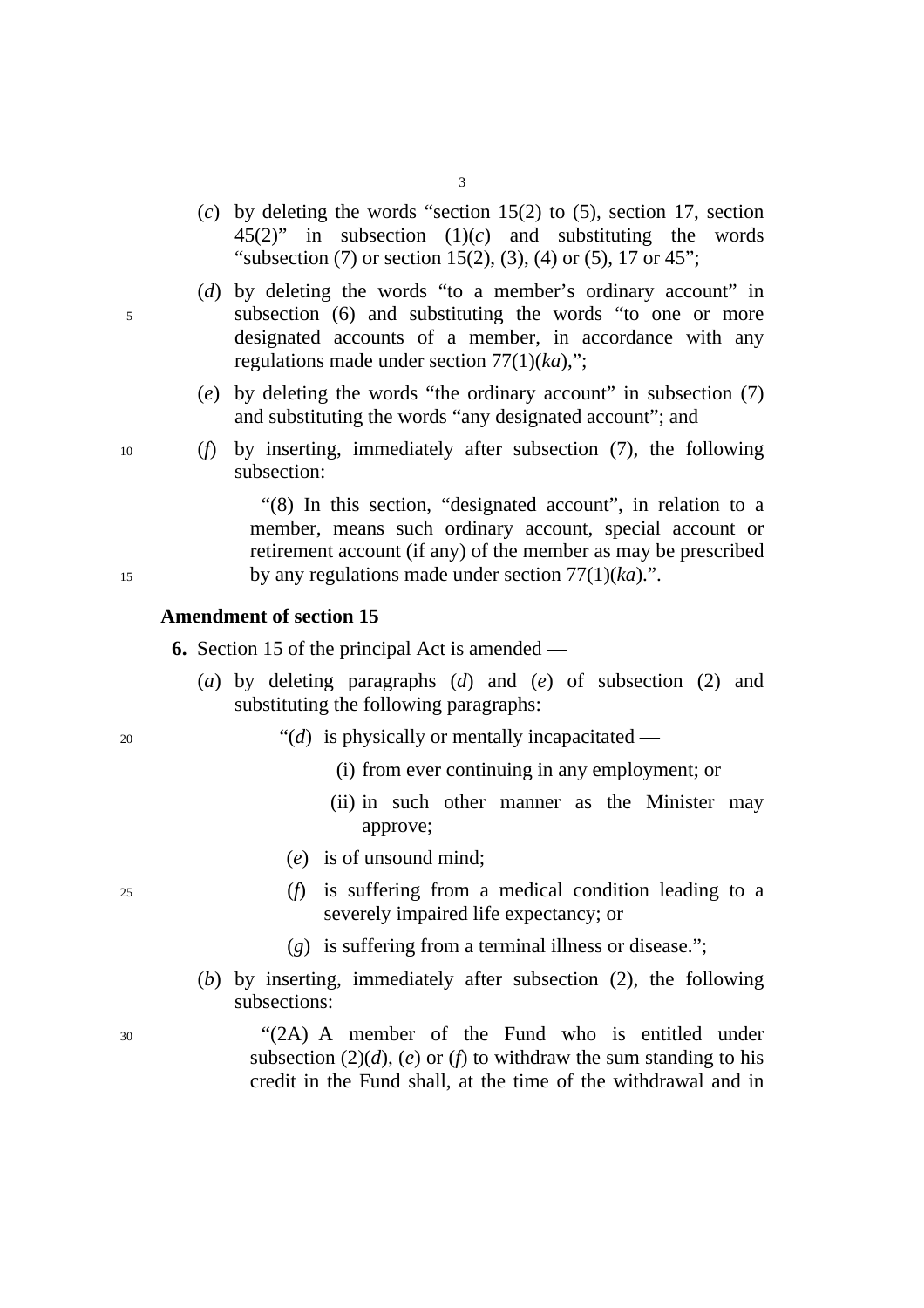accordance with such directions as the Minister may give in any particular case —

- (*a*) set aside or top-up in his retirement account such amount as the Minister may specify; and
- 5 (*b*) set aside or top-up in his medisave account the prescribed amount referred to in section 16.

(2B) The amount referred to in subsection  $(2A)(a)$  may be withdrawn by the member in accordance with such terms and conditions as the Minister may from time to time impose.";

- 10 (*c*) by deleting the words "sum standing to the credit of that member in the Fund" in subsection (5) and substituting the words "balance standing to the credit of that member in the Fund, after deducting any sum withdrawn, or to be withdrawn, under section 16A,";
- 15 (*d*) by deleting the words "subsections (6A) and (8)" in subsection (6) and substituting the words "subsections (6A), (8) and (8A)";
	- (*e*) by deleting subsections (6A) and (6B) and substituting the following subsections:

"(6A) Where 2 members of the Fund are parties to a 20 marriage, the Board may, on their joint application, permit them to set aside jointly an amount which is less than 2 times the minimum sum if each member has executed a memorandum under section 25(1) nominating the other member to receive, on his death, an amount belonging to him 25 which is not less than such amount as the Board may specify.

> (6B) No memorandum executed under subsection (6A) shall be revocable during the subsistence of the marriage between the members unless the Board is satisfied that either or both of the members are —

- 30 (*a*) physically or mentally incapacitated
	- (i) from ever continuing in any employment; or
	- (ii) in such other manner as the Minister may approve;
	- (*b*) of unsound mind;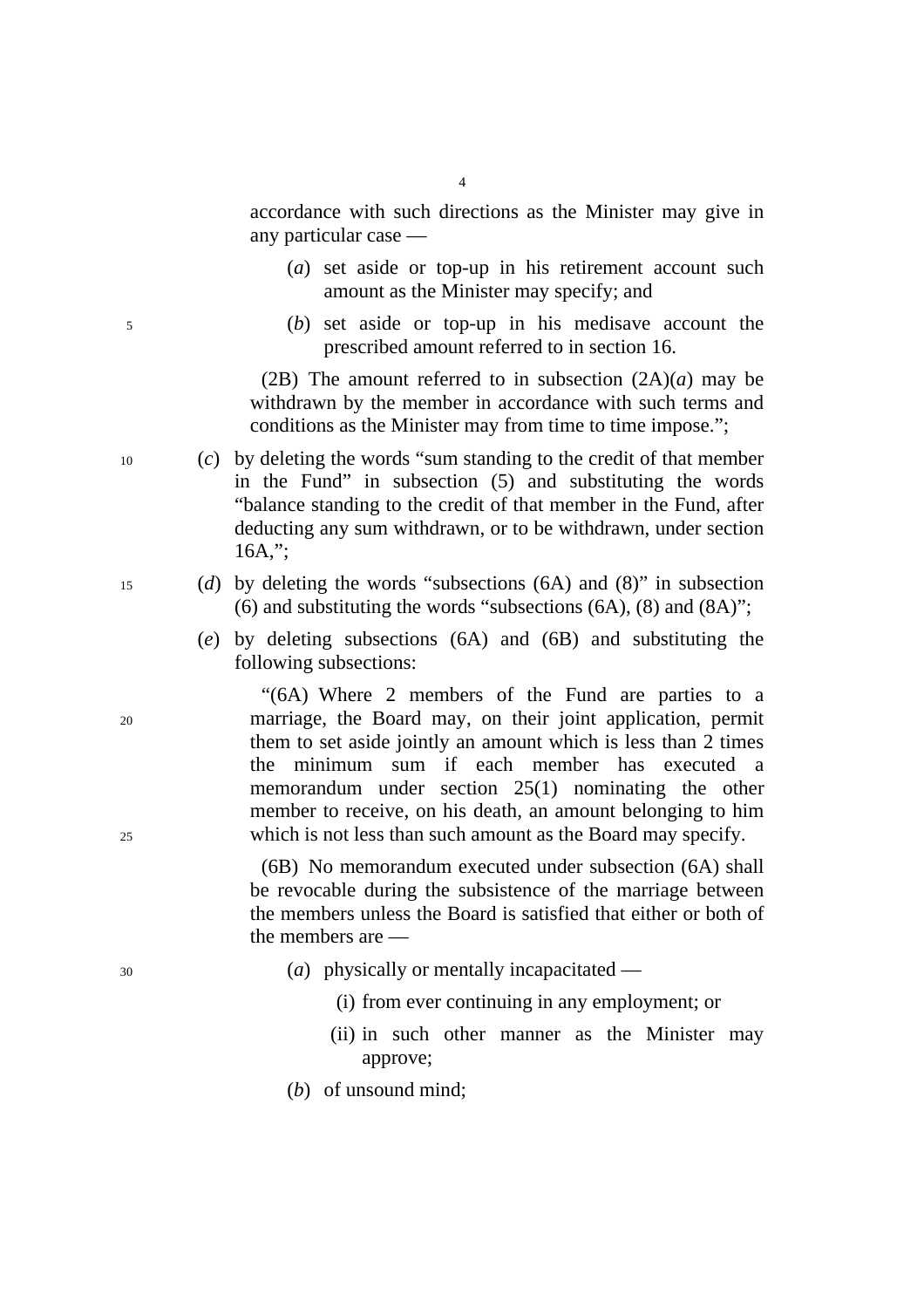- (*c*) suffering from a medical condition leading to a severely impaired life expectancy; or
- (*d*) suffering from a terminal illness or disease.";
- (*f*) by deleting the words "with the Board" in subsection (6C);
- 5 (*g*) by deleting paragraphs (*a*) and (*b*) of subsection (7A) and substituting the following paragraphs:

"(*a*) physically or mentally incapacitated —

- (i) from ever continuing in any employment; or
- (ii) in such other manner as the Minister may 10 approve;
	- (*b*) of unsound mind;
	- (*ba*) suffering from a medical condition leading to a severely impaired life expectancy;";
- (*h*) by inserting, immediately after subsection (7A), the following 15 subsections:

"(7B) A member of the Fund who is entitled under subsection  $(7A)(a)$ ,  $(b)$  or  $(ba)$  to withdraw the minimum sum or any part thereof from his account with an approved bank or his retirement account or surrender his approved annuity from 20 an insurer shall, at the time of the withdrawal or surrender, as the case may be, and in accordance with such directions as the Minister may give in any particular case —

- (*a*) set aside or top-up in his retirement account such amount as the Minister may specify; and
- 25 (*b*) set aside or top-up in his medisave account the prescribed amount referred to in section 16.

(7C) The amount referred to in subsection  $(TB)(a)$  may be withdrawn by the member in accordance with such terms and conditions as the Minister may from time to time impose.";

30 (*i*) by deleting subsection (8) and substituting the following subsections:

> "(8) A member need not deposit the minimum sum with an approved bank or in his retirement account, or use the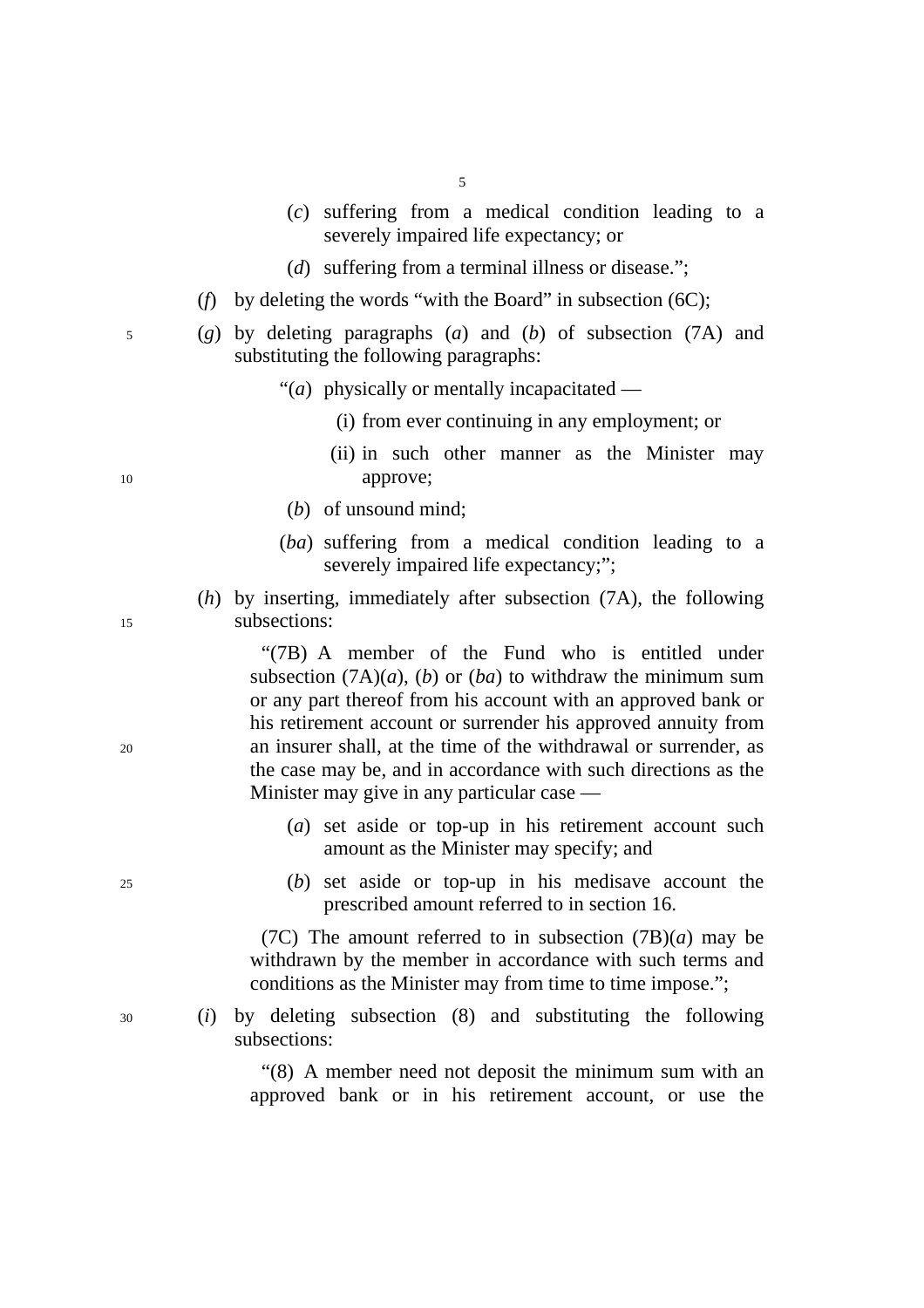minimum sum to purchase an approved annuity from an insurer, if the Board is satisfied that the member —

- (*a*) is physically or mentally incapacitated
	- (i) from ever continuing in any employment; or
- 5 (ii) in such other manner as the Minister may approve;
	- (*b*) is of unsound mind;
	- (*c*) is suffering from a medical condition leading to a severely impaired life expectancy;
- 10 (*d*) is suffering from a terminal illness or disease;
	- (*e*) on his retirement will receive such pension, annuity or other benefit as may be approved which will provide him with a monthly income of not less in value than the amount prescribed by the Minister; or
- 15 (*f*) has attained the age of 55 years before 1st January 1987.

(8A) A member of the Fund who is entitled under subsection  $(2)(a)$ ,  $(3)$  or  $(4)$  to withdraw the sum standing to his credit in the Fund and who, under subsection  $(8)(a)$ ,  $(b)$  or  $(c)$ , need not 20 deposit the minimum sum with an approved bank or in his retirement account or use the minimum sum to purchase an approved annuity from an insurer shall, at the time of the withdrawal and in accordance with such directions as the Minister may give in any particular case —

- 25 (*a*) set aside or top-up in his retirement account such amount as the Minister may specify; and
	- (*b*) set aside or top-up in his medisave account the prescribed amount referred to in section 16.

(8B) The amount referred to in subsection  $(8A)(a)$  may be 30 withdrawn by the member in accordance with such terms and conditions as the Minister may from time to time impose.";

> (*j*) by inserting, immediately after the words "minimum sum" in subsection  $(9)(a)$ , the words "or part thereof";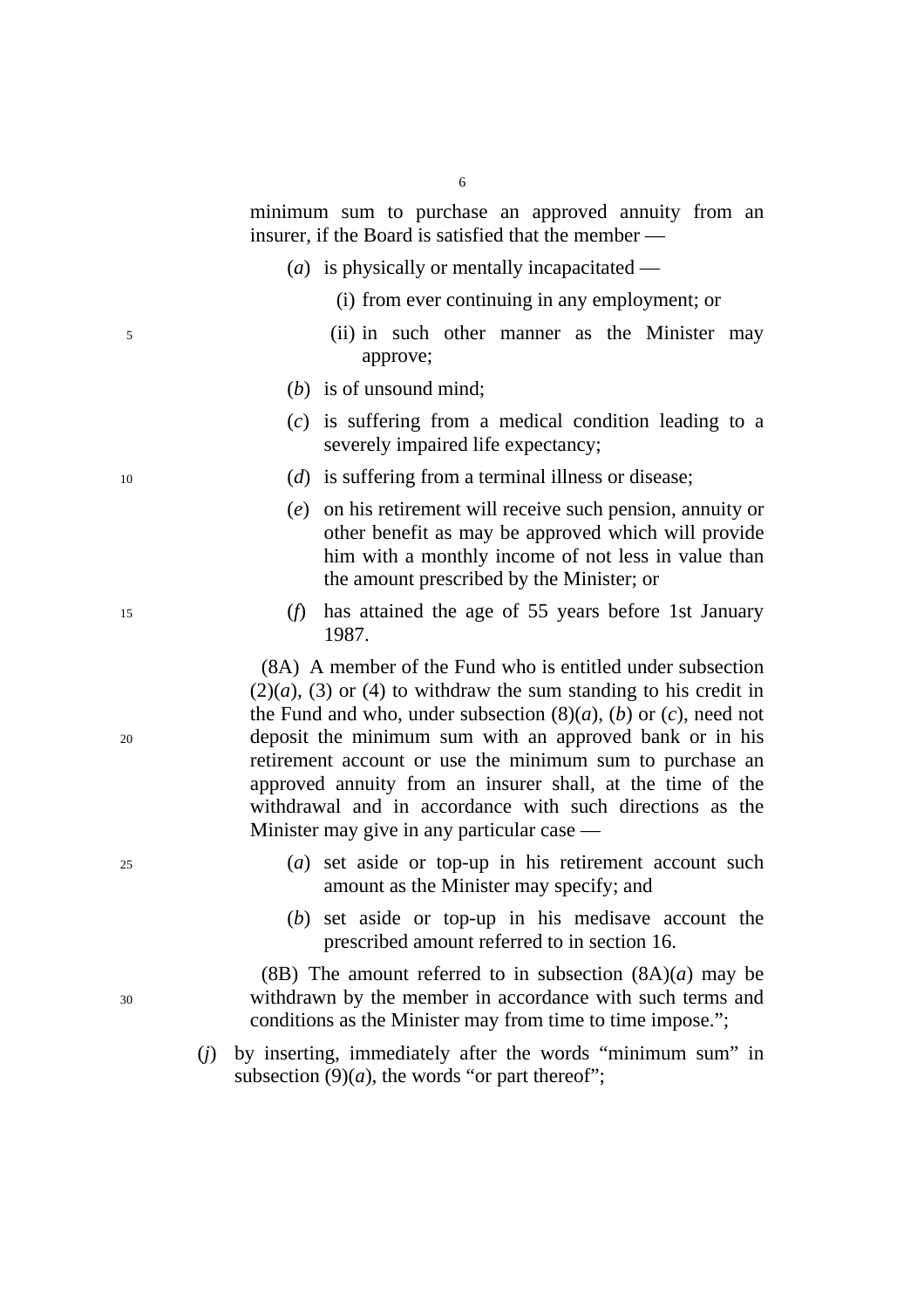(*k*) by inserting, immediately after subsection (10A), the following subsection:

"(10B) The Board shall not enforce any undertaking under subsection (10) or (10A) if the Board is satisfied of the 5 occurrence of any of the events mentioned in subsection  $(15)(e)$ .":

- (*l*) by deleting the word "if" wherever it appears in subsection  $(15)(e)$ (ii) to (v); and
- (*m*) by deleting the words "subsection (6)" in subsection  $(15)(e)(iii)$ 10 and substituting the words "subsection (2A), (6), (7B) or (8A)".

**Amendment of section 15A** 

**7.** Section 15A of the principal Act is amended by deleting the words "section 15(2)(*b*), (*c*), (*d*) or (*e*)" and substituting the words "section 15(2)(*b*), (*c*), (*d*), (*e*), (*f*) or (*g*)".

#### <sup>15</sup>**Amendment of section 16**

**8.** Section 16 of the principal Act is amended —

- (*a*) by deleting the words "section  $15(2)(a)$ , (*d*) or (*e*) or (3)" in subsection (1) and substituting the words "section 15(2)(*a*), (*d*), (*e*), (*f*) or (*g*), (3) or (4)"; and
- 
- 20 (*b*) by deleting subsection (2) and substituting the following subsection:

"(2) Where the amount in a member's medisave account exceeds the prescribed amount —

- (*a*) if the member is required to top-up the minimum sum 25 under section  $15(6)(a)$ , the amount in excess of the prescribed amount (referred to in this subsection as the excess amount) shall be applied to meet any shortfall in the minimum sum, and any balance of the excess amount may be withdrawn under section 15(3)  $30 \text{ or } (4);$ 
	- (*b*) if the member is required to set aside or top-up in his retirement account the amount referred to in section  $15(2A)(a)$ , the excess amount shall be applied to meet any shortfall in that amount, and any balance of the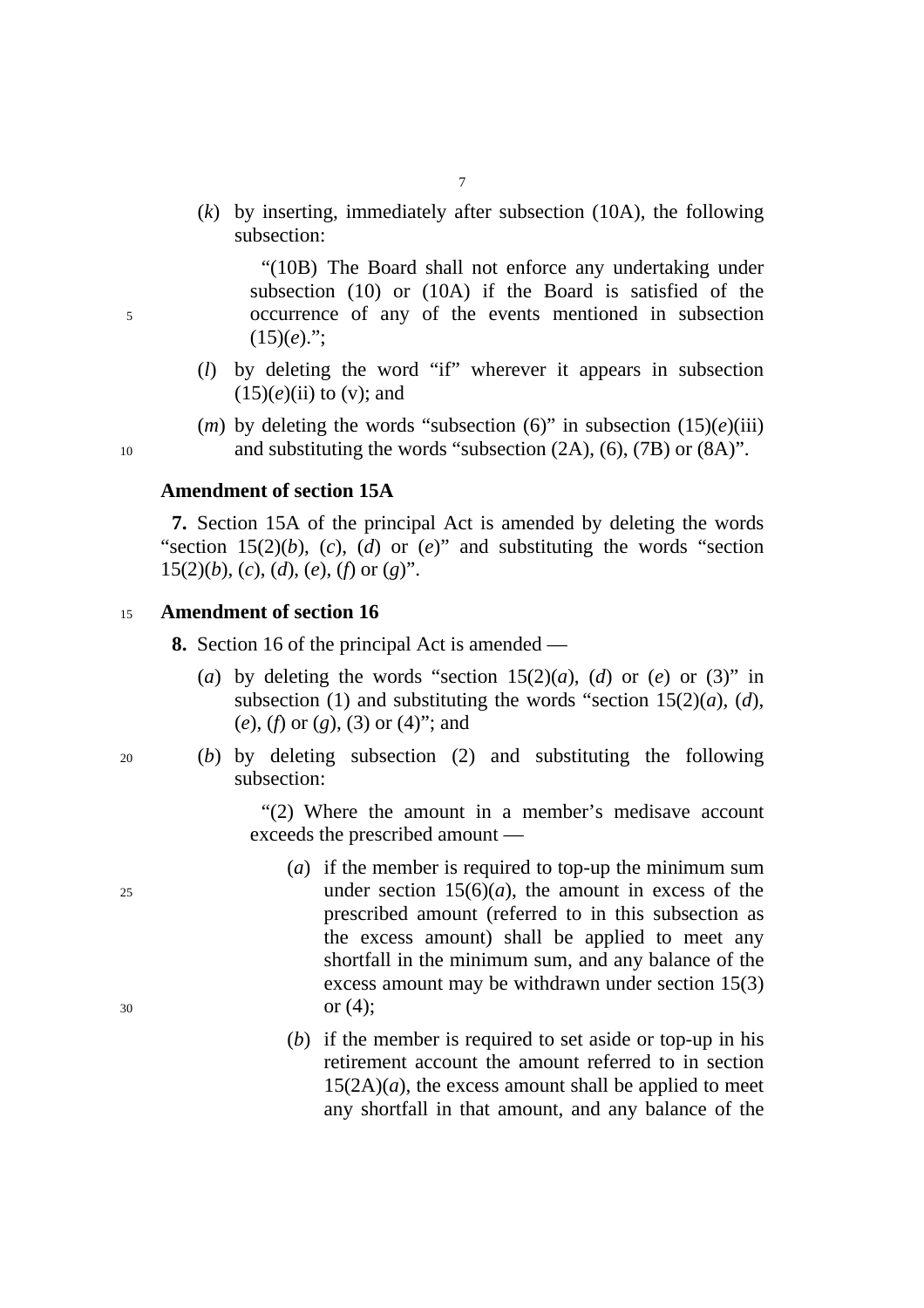excess amount may be withdrawn under section 15(2)(*d*), (*e*) or (*f*);

- (*c*) if the member is required to set aside or top-up in his retirement account the amount referred to in section  $15(7B)(a)$  or  $(8A)(a)$ , the excess amount shall be applied to meet any shortfall in that amount, and any balance of the excess amount may be withdrawn under section 15(2)(*a*), (3) or (4); or
- (*d*) in any other case, the excess amount may be 10 withdrawn under section  $15(2)(a)$  or  $(g)$ ,  $(3)$  or  $(4)$ .".

#### **New section 16A**

**9.** The principal Act is amended by inserting, immediately after section 16, the following section:

# "**Withdrawal from medisave account of deceased member for**  <sup>15</sup>**payment of his medical expenses**

**16A.**—(1) Notwithstanding section 24(3A), on or after the death of a member of the Fund, the Board may, subject to such conditions as the Minister may from time to time impose, permit the withdrawal of the whole or any part of the sum standing to his credit in his medisave 20 account, in accordance with any regulations made under section 77(1), for the payment of expenses for medical treatment received by him, if that withdrawal had been authorised —

- (*a*) before his death, by him or, if he was unable to give the authorisation, by a prescribed person; or
- 25 (*b*) on or after his death, by a prescribed person.

(2) Where the Board has permitted the withdrawal of any money under subsection (1), section 24(3A) shall not apply to that money.

(3) In subsection (1), "prescribed person" means such person or committee as may be prescribed by any regulations made under 30 section 77(1).".

# **Amendment of section 18**

**10.** Section 18 of the principal Act is amended —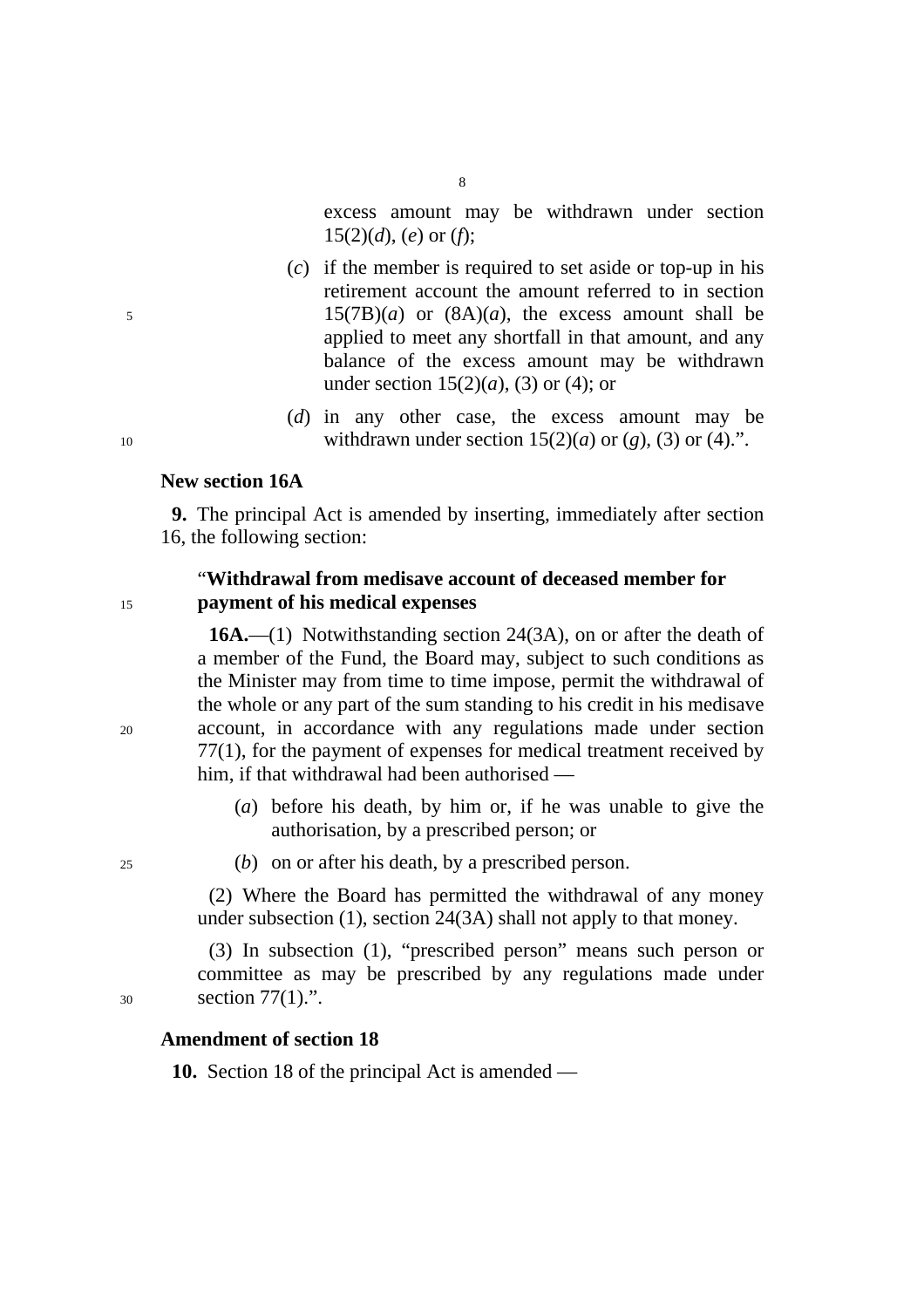(*a*) by renumbering the section as subsection (1) of that section, and by inserting immediately thereafter the following subsection:

"(2) The Board may, for any of the purposes mentioned in section  $15(2A)(a)$ ,  $(7B)(a)$  and  $(8A)(a)$  and subject to such 5 terms and conditions as it may impose, permit —

- (*a*) a member to transfer such portion of the sum standing to his credit in the Fund as the Board may determine to the retirement account of his parent or spouse to be applied by the parent or spouse; or
- 10 (*b*) any person to pay money into his parent's, grandparent's or spouse's retirement account."; and
	- (*b*) by inserting, immediately after the words "minimum sum" in the section heading, the words "and amounts specified under section  $15(2A)(a)$ ,  $(7B)(a)$  and  $(8A)(a)$ ,".

#### <sup>15</sup>**Amendment of section 24**

**11.** Section 24 of the principal Act is amended —

(*a*) by deleting subsections (1), (2) and (3) and substituting the following subsections:

"(1) Notwithstanding any written or other law but subject to 20 any regulations made under section 77(1) —

- (*a*) no withdrawals made from the Fund under this Act and no rights of any member of the Fund acquired thereunder; and
- (*b*) no moneys repayable to the Fund by any member of 25 the Fund which are secured by —
	- (i) a charge on his estate or interest in an immovable property under section 21(1) or 21A(1); or
	- (ii) a charge constituted on an HDB flat under section 21B(1),

30 shall be assignable, transferable, attached, sequestered or levied upon for or in respect of any debt or claim, or be subject to any set-off of any nature for any debt owing by the member.

> (2) Notwithstanding any written or other law, every investment made by a member of the Fund under any scheme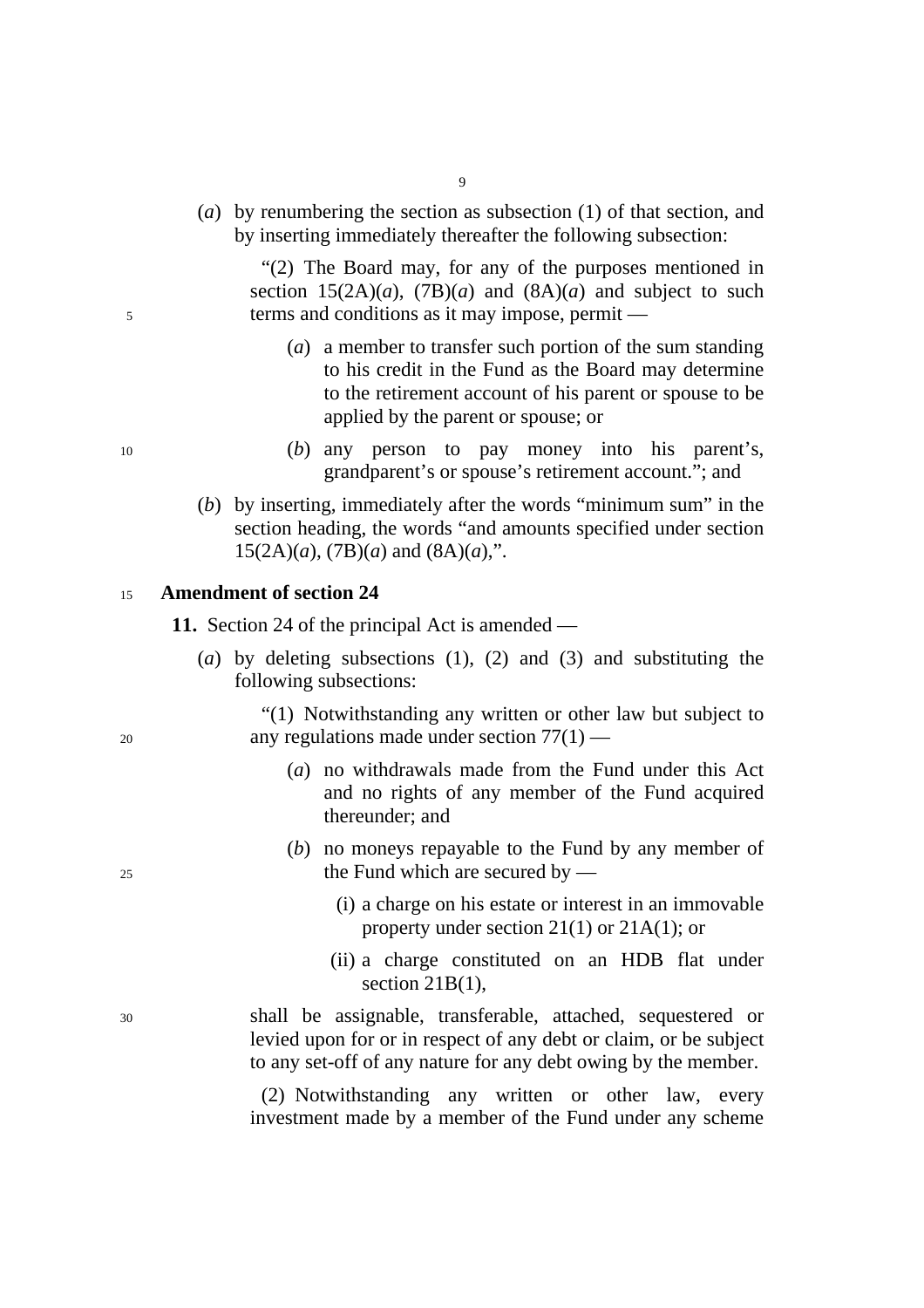in accordance with any regulations made under section  $77(1)(n)$ , and the proceeds and benefits of the investment, shall not be assignable, transferable, attached, sequestered or levied upon for or in respect of any debt or claim, or be subject to any 5 set-off of any nature for any debt owing by the member.

(3) Notwithstanding anything in the Bankruptcy Act (Cap. 20), if a member of the Fund is adjudicated a bankrupt by a court, every investment made by the member under any scheme in accordance with any regulations made under section  $10 \t\t 77(1)(n)$  and the proceeds and benefits of the investment —

- (*a*) shall not pass to the Official Assignee on the bankruptcy of the member; and
- (*b*) shall be deemed not to form part of the property of the member.";
- 15 (*b*) by deleting the word "All" in subsection (3A) and substituting the words "Subject to section 16A, all"; and
	- (*c*) by deleting subsection (7) and substituting the following subsection:

"(7) In this section, "HDB flat" has the same meaning as in 20 section 21B(14).".

### **Amendment of section 25**

**12.** Section 25 of the principal Act is amended by deleting subsection (2) and substituting the following subsection:

"(2) Where, at the time of the death of a member of the Fund, no 25 person has been nominated by him under subsection (1), the total amount payable on his death out of the Fund shall be paid to the Public Trustee for disposal in accordance with —

- (*a*) the Intestate Succession Act (Cap. 146), if the member is not a Muslim at the time of his death; or
- 30 (*b*) section 112 of the Administration of Muslim Law Act (Cap. 3), if the member is a Muslim at the time of his death.".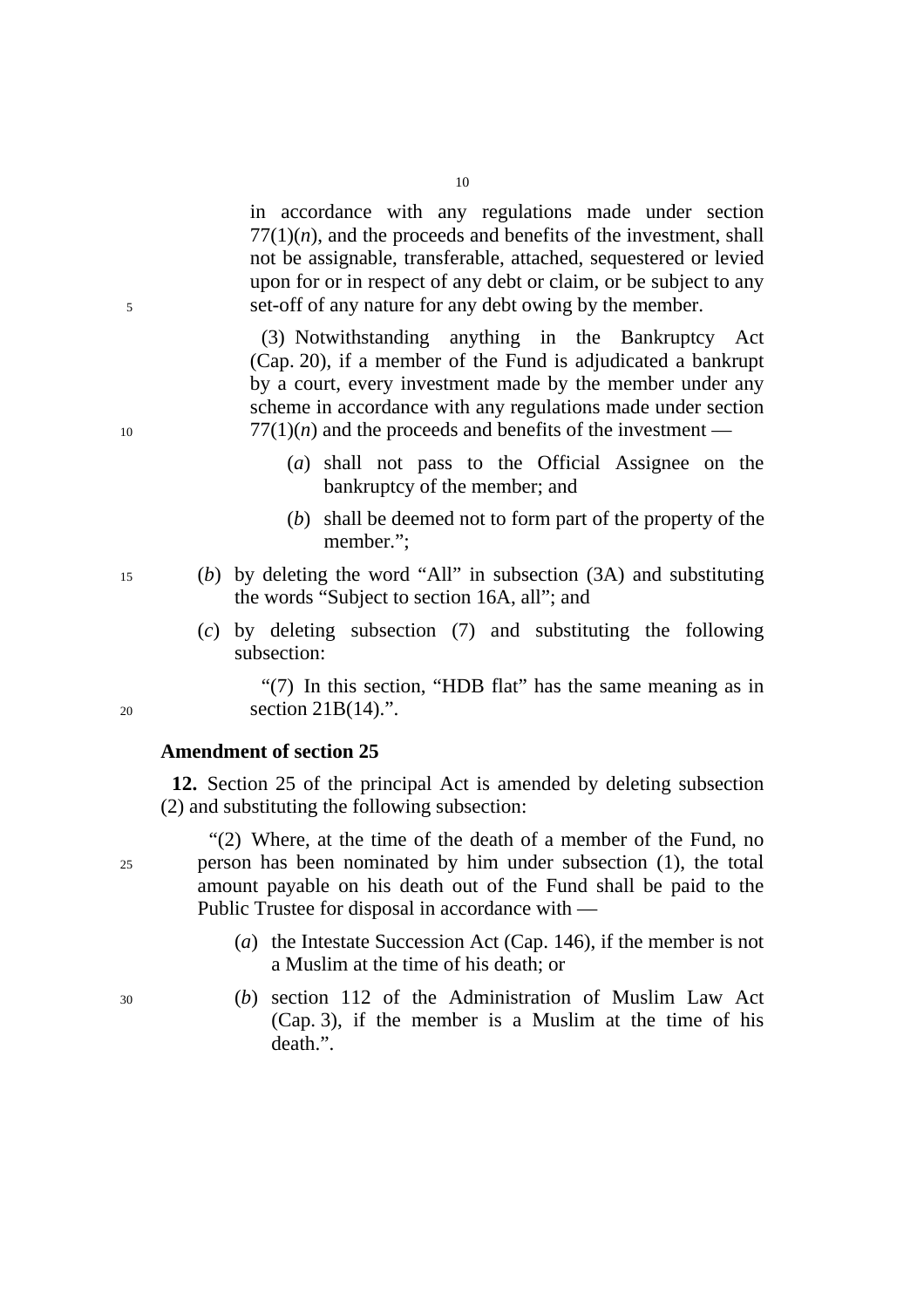#### **Amendment of section 27**

**13.** Section 27(2) of the principal Act is amended by deleting the words "section  $15(2)(a)$ , (*d*) or (*e*)" in paragraph (*a*) and substituting the words "section 15(2)(*a*), (*d*), (*e*), (*f*) or (*g*)".

11

#### <sup>5</sup>**Amendment of section 77**

**14.** Section 77 of the principal Act is amended —

- (*a*) by inserting, immediately after paragraph (*k*) of subsection (1), the following paragraph:
- "(*ka*) to provide for the transfer of money from the 10 medisave account of a member to his ordinary account, special account and retirement account (if any $)$ :":
- (*b*) by deleting the words "investing in such precious metals, insurance policies (including investment-linked insurance 15 policies) and securities, and depositing in such fixed deposit accounts," in subsection  $(1)(n)$  and substituting the words "making such investments"; and
- (*c*) by deleting the words "is physically or mentally incapacitated" in subsection  $(2)(c)$  and substituting the words "satisfies any ground" 20 under section 15(2)(*d*), (*e*), (*f*) or (*g*), (6B), (7A)(*a*), (*b*), (*ba*) or (*c*), (8)(*a*), (*b*), (*c*) or (*d*) or (15)(*e*)(ii), 36(2) or 49(2)".

#### EXPLANATORY STATEMENT

This Bill seeks to amend the Central Provident Fund Act (Cap. 36) for the following main purposes:

- (*a*) to increase the number of members of the Central Provident Fund Board (the Board) and to expressly enable the chief executive officer of the Board to be appointed as a member of the Board;
- (*b*) to facilitate the transfer of money between a member's medisave account and the member's ordinary account, special account and retirement account (if any);
- (*c*) to increase the number of grounds on which a member may
	- (i) withdraw the sum standing to his credit in the Central Provident Fund (the Fund) under section 15(2);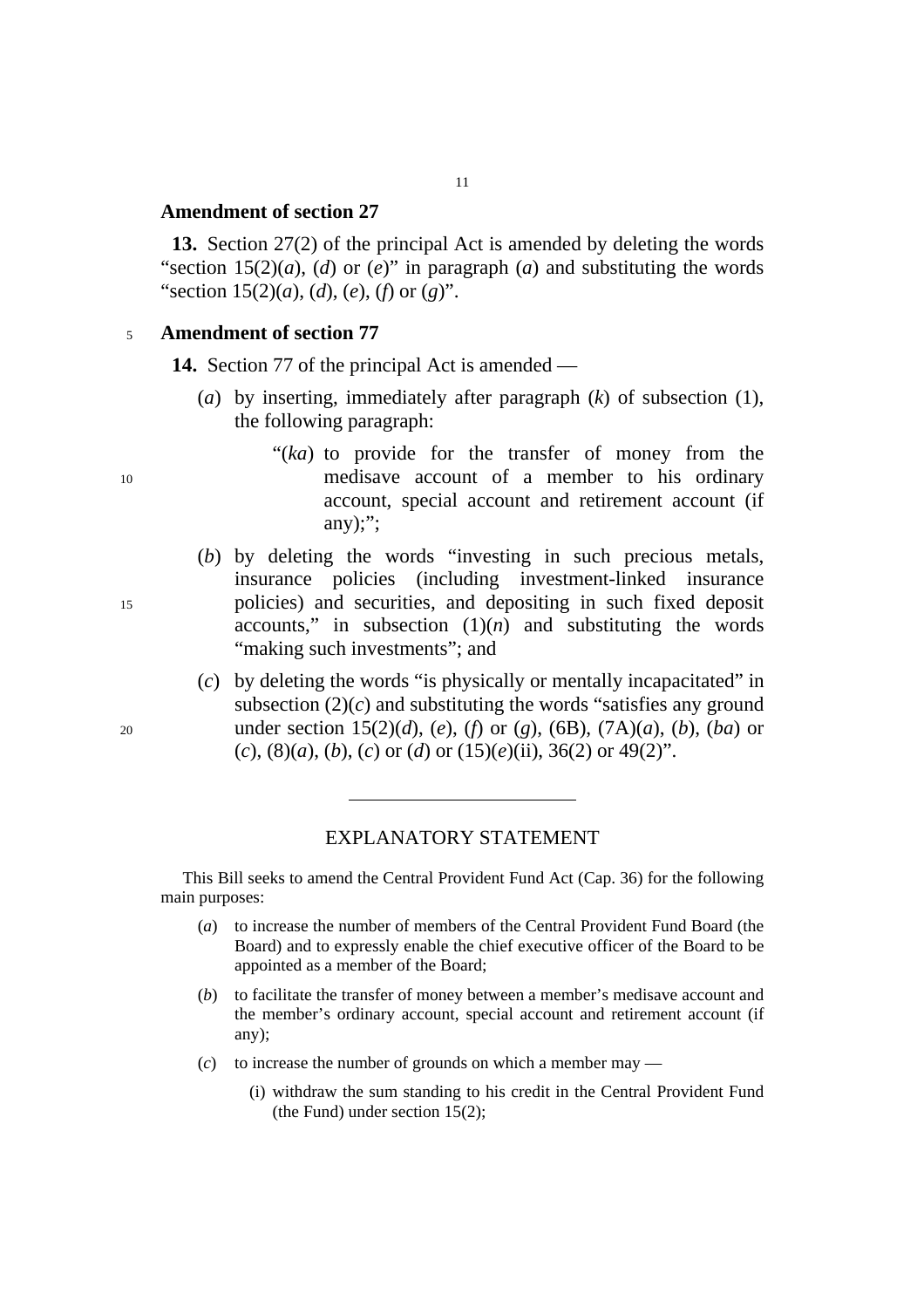- (ii) withdraw the minimum sum or such part thereof as the Board may determine, or surrender his approved annuity, under section 15(7A); or
- (iii) be excused from having to deposit the minimum sum, or to use the minimum sum to purchase an approved annuity, under section 15(8),

and to provide for the conditions which the member may have to satisfy in order to make the withdrawal or surrender, or to be excused from having to make the deposit or purchase, as the case may be;

- (*d*) to allow the amount in a deceased member's medisave account to be used for the payment of expenses for medical treatment received by the member;
- (*e*) to clarify the ambit of the prohibitions and protection under section 24(1), (2) and (3); and
- (*f*) to clarify how the amount payable on the death of a member under section 25(2) should be disposed of.

Clause 1 relates to the short title and commencement.

Clause 2 makes an amendment to the definition of "retirement account" in section 2(1) that is consequential to the amendments to section 15 by clause 6(*b*), (*h*) and (*i*).

Clause  $3(a)$  amends section  $4(4)(d)$  to increase the maximum number of members of the Board who may be appointed under that provision from 4 to 7.

Clause 3(*b*) amends section 4 to insert a new subsection (4A) which expressly enables the Minister, with the President's concurrence under Article 22A(1)(*b*) of the Constitution, to appoint the chief executive officer to be a member of the Board.

Clause 4 amends section 5(1) to remove the requirement for the Board to obtain the approval of the Minister when the Board appoints inspectors for carrying the Act into effect.

Clause 5(*a*), (*b*) and (*c*) makes minor technical amendments to section 13(1), including changes that are consequential to the amendments to section 13 by clause 5(*d*), (*e*) and (*f*), the amendments to section 15 by clause 6(*b*) and (*c*) and the insertion of the new section 16A by clause 9.

Clause  $5(d)$  amends section 13(6) to empower the Board to transfer an amount in a member's medisave account which is in excess of the amount directed by the Minister to one or more designated accounts of the member, in accordance with regulations made under section 77(1)(*ka*).

Clause  $5(e)$  amends section 13(7) to empower the Board, upon application by a member and with the approval of the Minister, to transfer to the member's medisave account an amount in any designated account of the member which had been transferred from the medisave account.

Clause  $5(f)$  amends section 13 by inserting a new subsection  $(8)$  to define the term "designated account" in that section.

Clause 6(*a*) amends section 15(2) (by deleting paragraphs (*d*) and (*e*) and substituting new paragraphs  $(d)$  to  $(g)$ ) to allow a member to withdraw the sum standing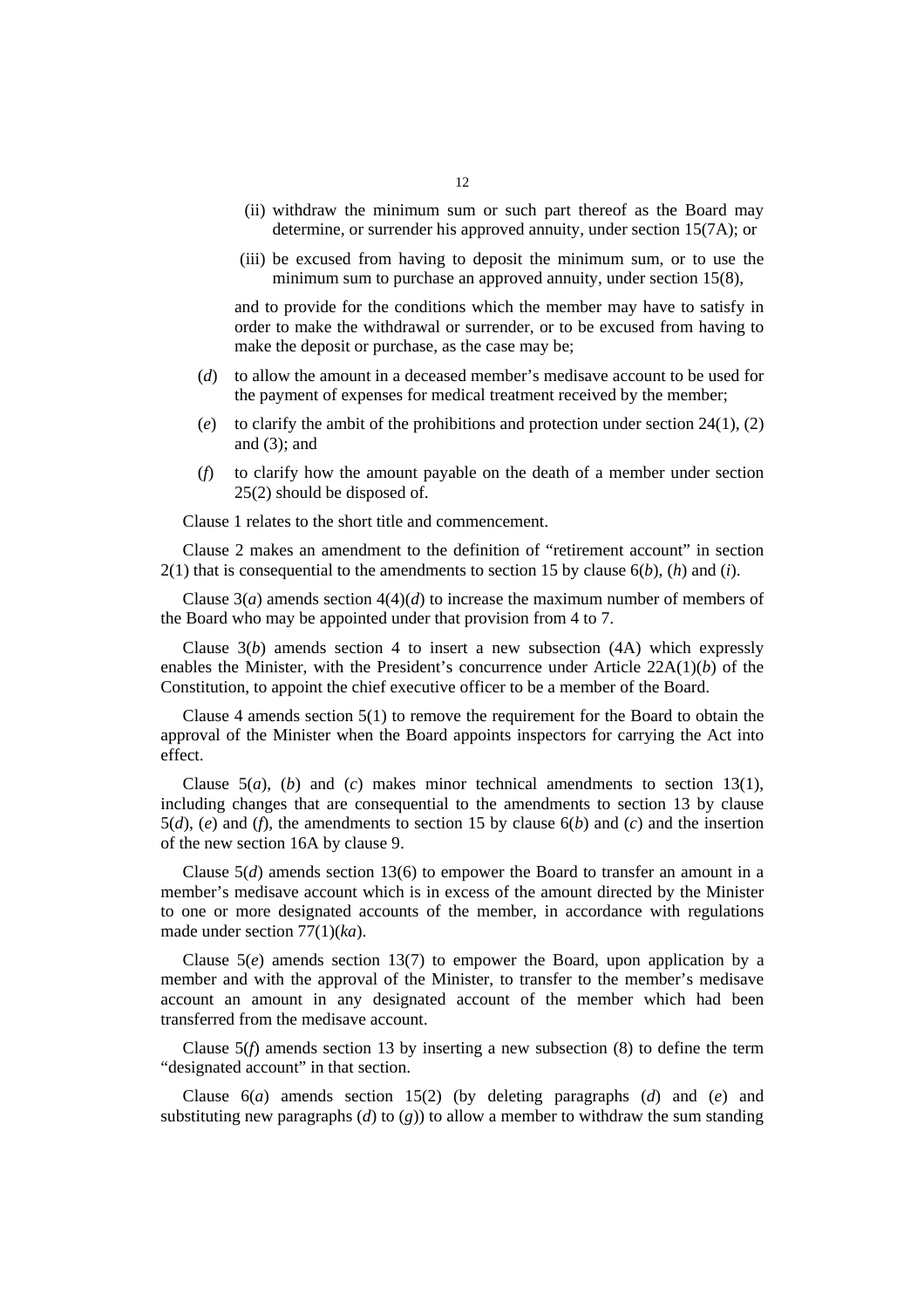to his credit in the Fund, regardless of his age, if the Board is satisfied that the member —

- (*a*) is physically or mentally incapacitated from ever continuing in any employment or in such other manner as the Minister may approve;
- (*b*) is of unsound mind;
- (*c*) is suffering from a medical condition leading to a severely impaired life expectancy; or
- (*d*) is suffering from a terminal illness or disease.

Clause  $6(b)$  amends section 15 by inserting new subsections  $(2A)$  and  $(2B)$  to stipulate the conditions which a member must satisfy to withdraw the sum standing to his credit in the Fund on any of the following grounds (the debilitating grounds):

- (*a*) the member is physically or mentally incapacitated from ever continuing in any employment or in such other manner as the Minister may approve;
- (*b*) the member is of unsound mind;
- (*c*) the member is suffering from a medical condition leading to a severely impaired life expectancy.

Clause  $6(c)$  makes an amendment to section 15(5) that is consequential to the insertion of the new section 16A by clause 9.

Clause 6(*d*) makes an amendment to section 15(6) that is consequential to the insertion of the new section 15(8A) by clause 6(*i*).

Clause  $6(e)$  amends section 15 by deleting and substituting subsections  $(6A)$  and  $(6B)$  —

- (*a*) to enable 2 members who are parties to a marriage to set aside jointly, with the permission of the Board, an amount which is less than 2 times the minimum sum if each has executed a memorandum under section 25(1) nominating the other to receive, on his death, an amount which is not less than an amount specified by the Board; and
- (*b*) to enable the memorandum to be revoked during the subsistence of the marriage between the members if the Board is satisfied that any of the debilitating grounds applies to either or both of the members or that either or both of the members are suffering from a terminal illness or disease.

Clause 6(*f*) makes a technical amendment to section 15(6C) that is consequential to the amendment of the definition of "retirement account" in section 2(1) by clause 2.

Clause  $6(g)$  amends section 15(7A) to enable a member to whom that provision applies to withdraw the minimum sum or such part thereof as the Board may determine, or surrender his approved annuity, if the Board is satisfied that any of the debilitating grounds applies to the member.

Clause  $6(h)$  amends section 15 by inserting new subsections (7B) and (7C) to stipulate the conditions which a member referred to in section 15(7A) must satisfy to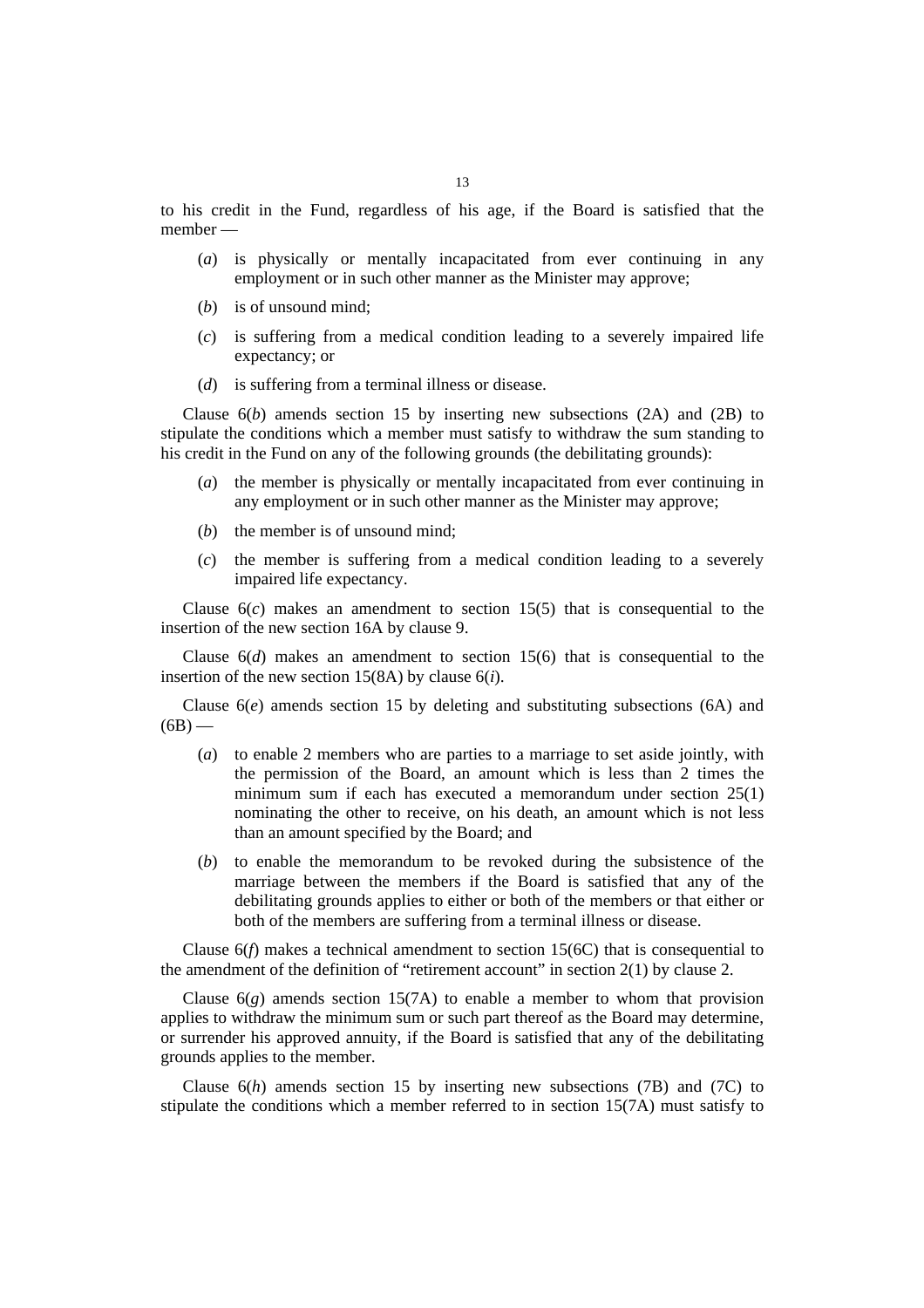withdraw the minimum sum or part thereof, or surrender his approved annuity, on any of the debilitating grounds.

Clause  $6(i)$  amends section 15(8) to provide that a member need not deposit the minimum sum, or use the minimum sum to purchase an approved annuity, if the Board is satisfied that any of the debilitating grounds applies to the member. It also amends section 15 by inserting new subsections (8A) and (8B) to stipulate the conditions which a member referred to in subsection (8) must satisfy to be excused from having to deposit the minimum sum, or to use the minimum sum to purchase an approved annuity, on any of the debilitating grounds.

Clause  $6(i)$  amends section  $15(9)(a)$  to align it with section  $15(9A)(a)$ ,  $(10)(a)$  and  $(10A)(a)$ .

Clause  $6(k)$  amends section 15 by inserting a new subsection (10B) to clarify that the Board will not enforce any undertaking under subsection (10) or (10A) if the Board is satisfied of the occurrence of any of the events mentioned in subsection  $(15)(e)$ .

Clause  $6(l)$  makes technical amendments to section  $15(15)(e)$  to align the phraseology used in sub-paragraphs (i) to (v).

Clause  $6(m)$  amends section  $15(15)(e)(iii)$  to allow a charge under section 15(9) or (9A) on an immovable property to be cancelled, on the application of a member or any other person having an interest in the property, if the Board is satisfied that the member has complied with the requirements of section 15(6) or the new section 15(2A), (7B) or (8A).

Clause 7 amends section 15A to extend the restriction on withdrawal under that section to withdrawal by a member under the new section 15(2)(*d*) to (*g*).

Clause 8 amends section 16 —

- (*a*) to extend the restriction on withdrawal under subsection (1) to withdrawal by a member under section  $15(2)(d)$  to  $(g)$  and  $(4)$ ; and
- (*b*) to specify in subsection (2) the additional requirements, if any, which must be met before a member may withdraw from his medisave account under section 15(2)(*a*), (*d*), (*e*) or (*f*), (3) or (4).

Clause 9 inserts a new section 16A —

- (*a*) to empower the Board to permit, on or after the death of a member, the withdrawal of the whole or any part of the amount in the member's medisave account for the payment of expenses for medical treatment received by the member if certain conditions are met; and
- (*b*) to provide that section 24(3A) will not apply to any money withdrawn in those circumstances.

Clause 10 amends section 18 to empower the Board to permit, for any of the purposes mentioned in section  $15(2A)(a)$ ,  $(7B)(a)$  or  $(8A)(a)$  —

(*a*) a member to transfer a sum standing to his credit in the Fund to the retirement account of his parent or spouse; or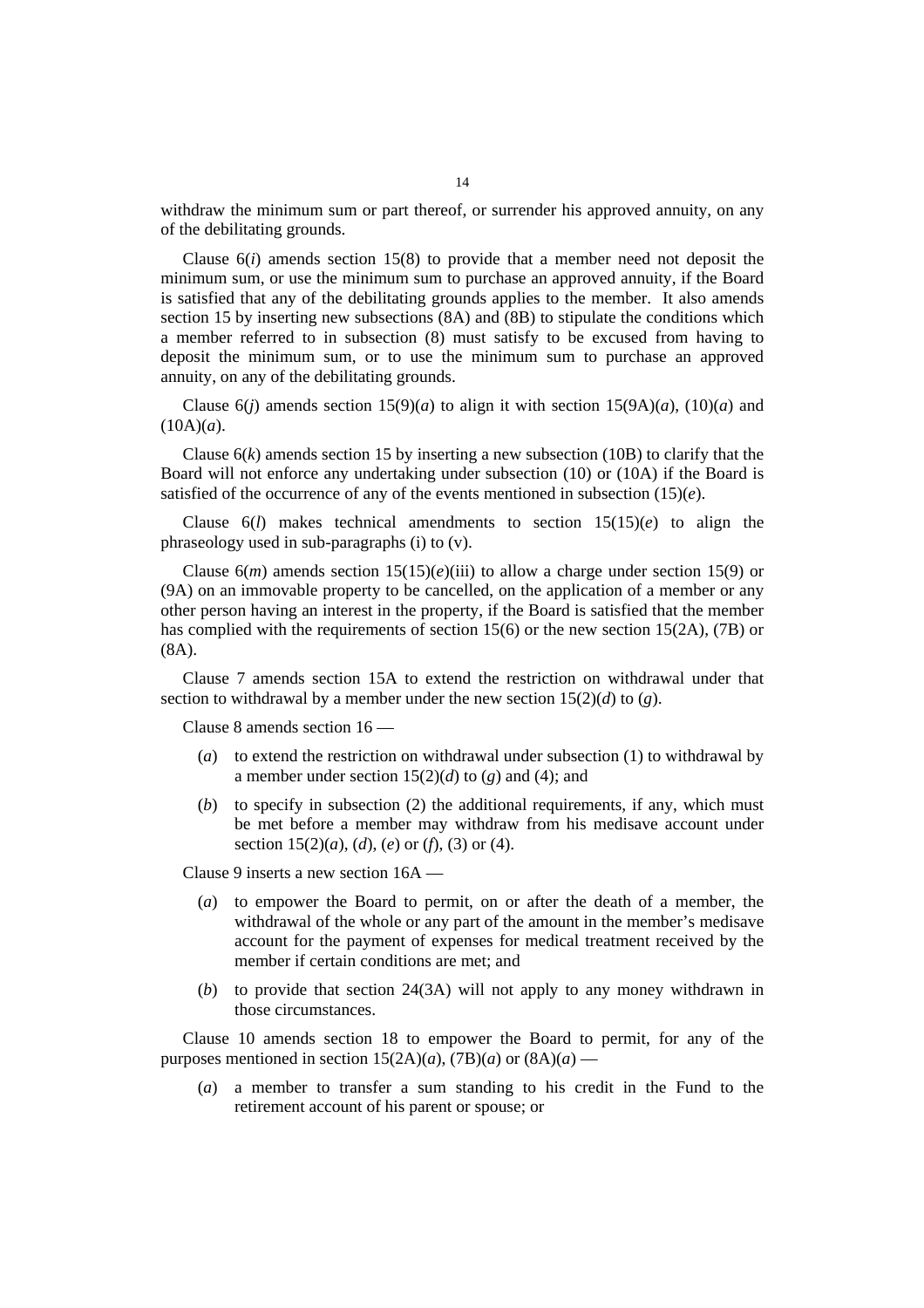(*b*) a person to pay money into his parent's, grandparent's or spouse's retirement account.

Clause 11 amends section 24 —

- (*a*) to clarify that subsections (1) and (2) have effect notwithstanding any written or other law;
- (*b*) to clarify that the prohibition against assignment or transfer, and the protection against enforcement, under subsection (1) extends to all withdrawals from the Fund under the Act and the rights of any member acquired thereunder, and all moneys repayable to the Fund which are secured by any charge under section 21(1), 21A(1) or 21B(1);
- (*c*) to clarify that the protection against enforcement conferred on a member under subsection (1) includes protection against any set-off for any debt owing by the member;
- (*d*) to substitute the reference in subsection (2) to specific forms of investments which a member may make under any scheme in accordance with regulations made under section  $77(1)(n)$  with a generic reference to every investment which the member may make under that scheme;
- (*e*) to clarify that the protection against enforcement under subsection (2) extends to all proceeds and benefits of the investment, regardless of the nature of the investment;
- (*f*) to expressly prohibit the assignment or transfer of any investment under subsection (2);
- (*g*) to extend the protection against set-off conferred on a member under subsection (2) to any set-off of any nature by any creditor of the member for any debt owing by the member;
- (*h*) to clarify that subsection (3) will have effect notwithstanding anything in the Bankruptcy Act (Cap. 20);
- (*i*) to make changes to subsection (3) that are consequential to the changes to subsection (2);
- (*j*) to provide that subsection (3A) will have effect subject to section 16A; and
- (*k*) to make consequential changes to subsection (7).

Clause 12 amends section 25(2) to clarify that where a member dies without making any nomination under section 25(1), the amount payable on his death out of the Fund will be disposed of by the Public Trustee in accordance with —

- (*a*) the Intestate Succession Act (Cap. 146), if the member is not a Muslim at the time of his death; or
- (*b*) section 112 of the Administration of Muslim Law Act (Cap. 3), if the member is a Muslim at the time of his death.